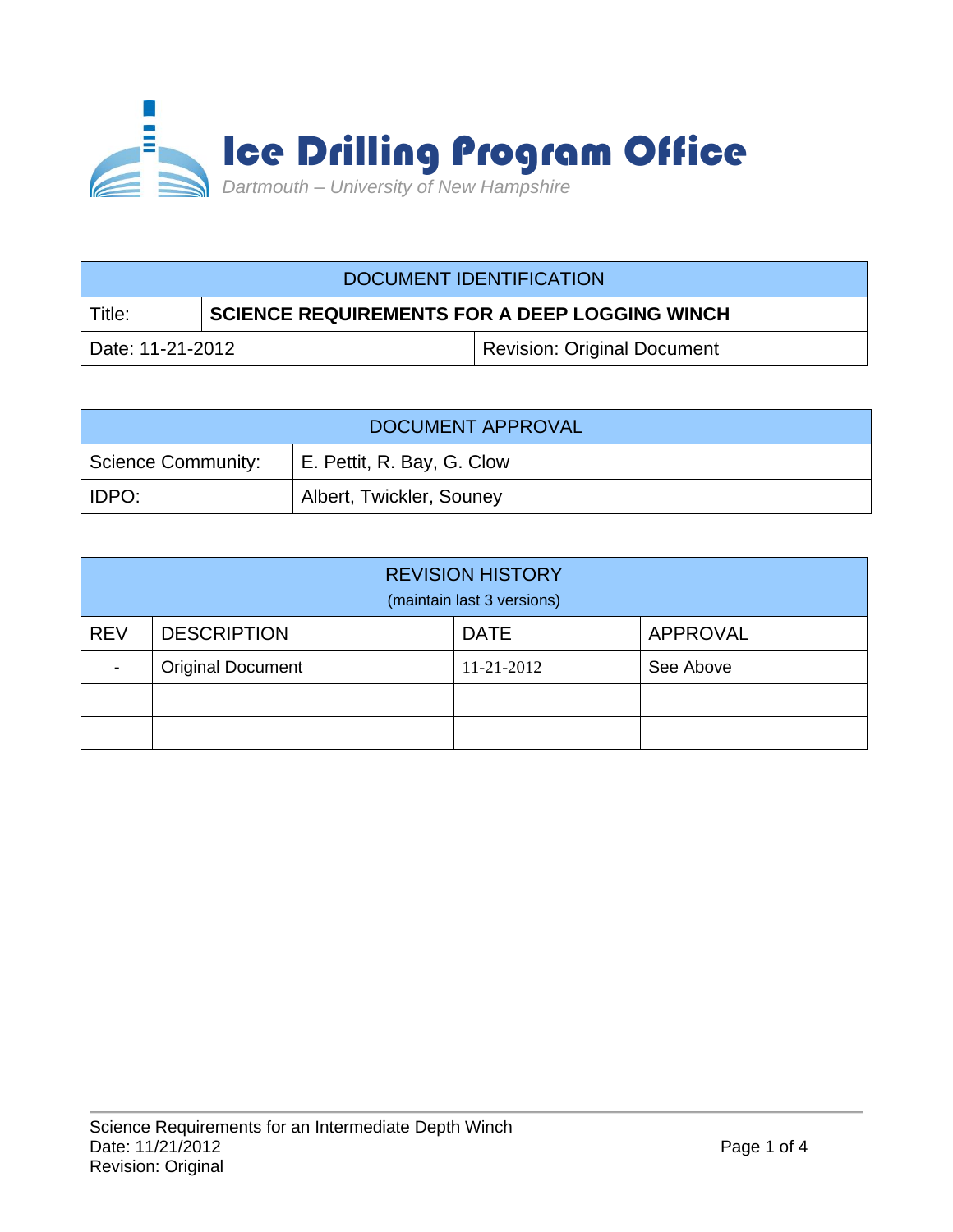

# **Science Requirements for a Community Deep Logging Winch**

## **Mechanical**

- The deep logging winch must be capable of logging holes 4,000 m deep; the winch should be transportable by a single LC-130 flight.
- The winch must allow full-range speed control down to a complete stop, and allow logging speeds from 1 cm/s to 60 cm/s.
- The winch must be able to operate at temperatures as low as -45 C. A higher temperature rating would be adequate for operation in a heated shelter, and should be considered if this specification drives up cost significantly.
- The winch system must allow for automatically respooling of the cable, using a level-wind system, fleet-angle compensator, or some other means.
- The drum should be larger than minimally necessary for a perfectly spooled cable, to allow the cable to respooled quickly in an emergency.
- The winch should have LeBus groove configuration on the spool.
- The design should allow for spooling cable directly down into a hole with a short casing, or laterally to a logging tower attached to a tall casing.
- The brake must work in the event of a power failure.

## **Electrical**

- Since this winch is intended for general purpose use, the best cable choice is standard four-conductor logging cable (Rochester 4-H-181A or Schlumberger 4- 18-ZT or equivalent).
- Teflon insulation should encase the conductors for use in nearly all drilling fluids, and the winch should be designed to handle Teflon FEP insulated cable.
- The cable should be headed with a standard 1" O.D. Gearhart-Owen variant, 4 conductor.
- The winch must have a broadband high quality slip-ring connector to transmit both analog and high speed digital signals from DC to ~10 MHz.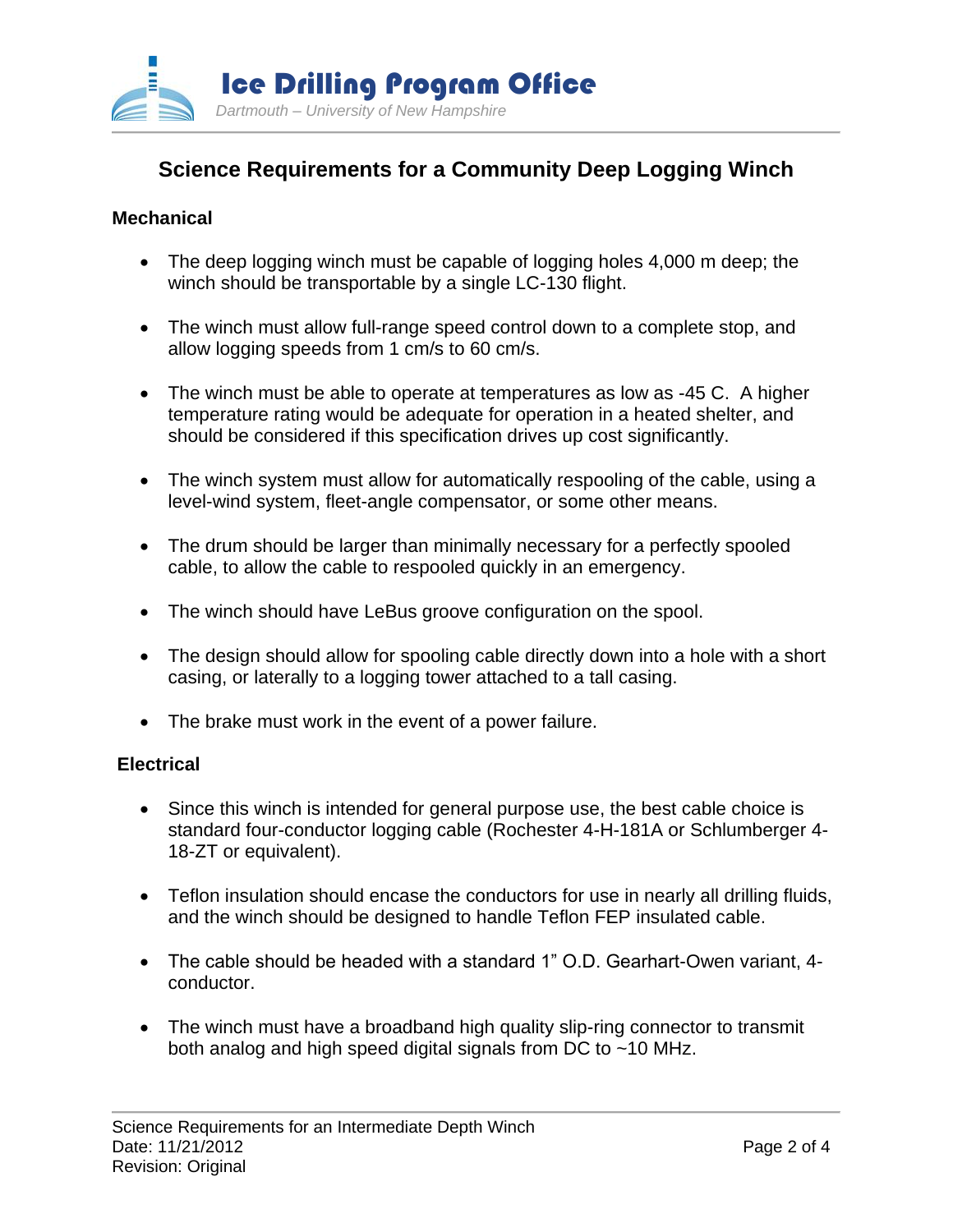

- The inter-conductor leakage along the entire signal path from the cable-head to the output of the slip-ring connector should be 0.1 ns (nano-siemens) or less.
- Winch power must be compatible with commercially-available portable generators.

# **Readouts**

The winch must include a digital depth measuring system using a bi-directional counter, with a precision of 1 cm or better. Depth accuracy should be at least 500 ppm. Higher depth accuracy is desirable if it can be achieved at reasonable additional cost.

- The winch must include an accurate cable-tension measuring system. For safety, there should be a cut-out for the motor on overtension. Ideally, there would also be an alarm on undertension.
- Depth and tension values must be available via serial communication to a computer, and also clearly displayed for the operator in case of computer failure.

## **Assembly at the Field Site**

- The winch should require at most minimal assembly (or no assembly) at the field site.
- Skids to facilitate dragging the winch over snow should be at least 12" wide with curved ends. The winch should have attachment points to facilitate dragging by a small vehicle.
- A mechanism for leveling the winch once it is in place at the field site should be included.

## **Accessories**

- A portable shelter that can be quickly set up by several people for use of the winch in the field should be identified, specifications provided, and possible purchase source identified. The shelter should require minimal logistics for transport and assembly.
- Specifications for suitable generators should be provided to power the winch at any height between sea level and 4,000 m.
- The winch must be packaged for shipping in a way that protects against damage during loading/unloading for transport. When the winch is shipped via LC-130, it